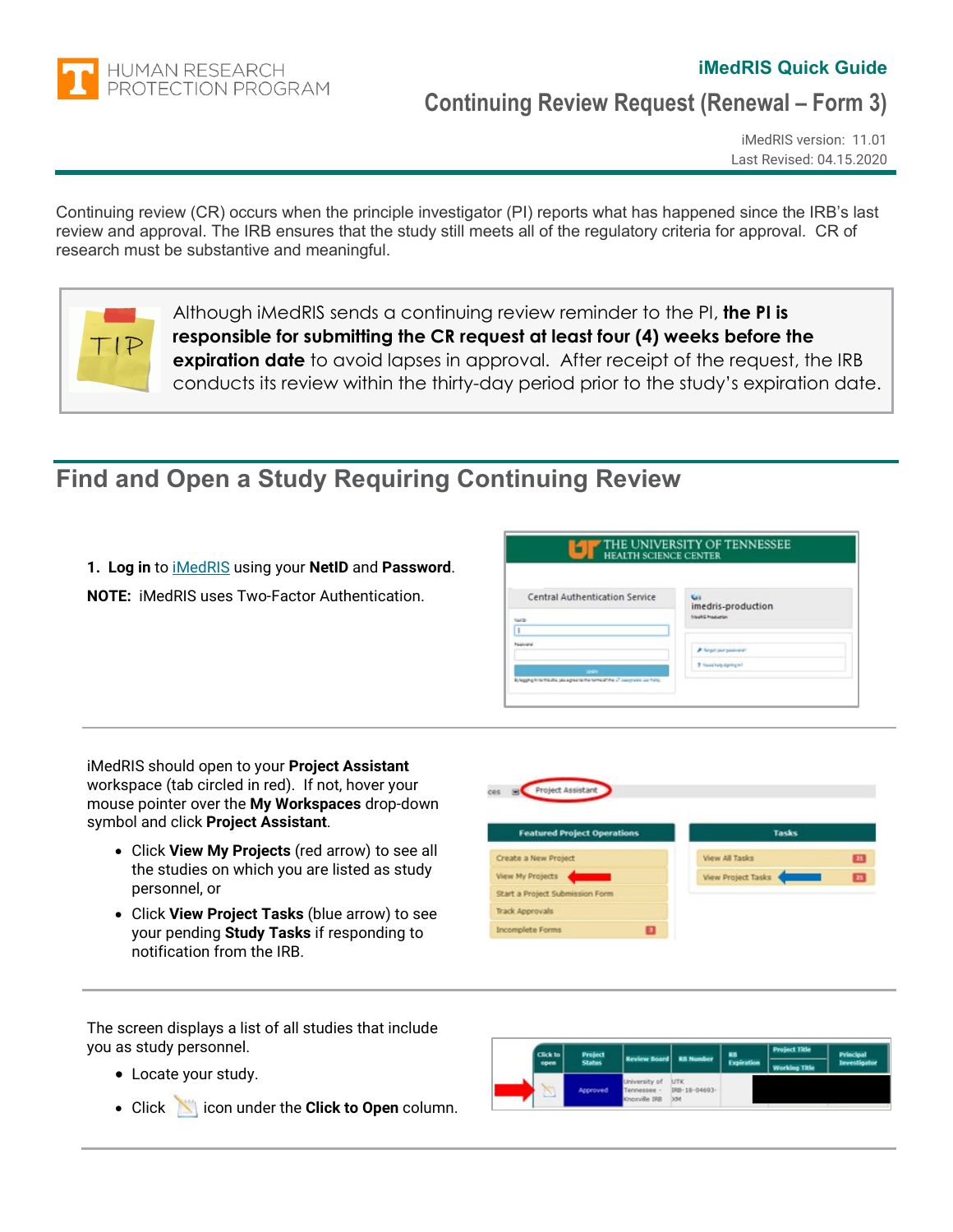| <b>Submissions</b>         |                                   | <b>Project Management</b>                           |                                |
|----------------------------|-----------------------------------|-----------------------------------------------------|--------------------------------|
|                            |                                   |                                                     | <b>Current Approval Packet</b> |
| <b>Protocol Items</b>      |                                   |                                                     |                                |
|                            |                                   |                                                     |                                |
| <b>Project Application</b> |                                   |                                                     |                                |
|                            | Informed Consent →                |                                                     |                                |
|                            | Other Project Documents ▶         |                                                     |                                |
|                            |                                   |                                                     |                                |
|                            |                                   |                                                     |                                |
|                            | <b>Amendment Request (Form 2)</b> |                                                     |                                |
|                            |                                   | <b>Request to Add or Remove ONLY UTK Personnel</b>  |                                |
|                            |                                   | <b>Continuing Review Request (Renewal - Form 3)</b> |                                |

Add a New Fo

 $\frac{1}{2}$ Con

o records have been

## **Create a Continuing Review Request**

Click **Continuing Review Request (Renewal – Form 3)**

### **2. Continuing Review Request** screen

**Submissions** screen

(red arrow).

Click **Add a New Form** (circled in red).

**TIP:** If the study received continuing review in the past, those forms will be listed here. Open those forms to view information reported about the study in previous years.

## **Studies Involving Collaborations with Non-UTK Researchers**

If your study involves a **reliance agreement or an investigator agreement** to cover non-UTK researchers collaborating on the study, and UT, Knoxville IRB is the IRB of record, the **PI must report information pertaining to those study sites in the Continuing Review Request**. This includes the number of participants enrolled, participant complains, problems, etc.

 $\Box$ o

Track

ist of records associated with form: C

To view previous versions click on the folder icon

❸

庮

**D** result(s) found

## **3. (100) UTK Protocol Information**.

- Displays basic study information (IRB number, title, PI name, etc.) and includes the Study Synopsis. No changes need to be made in this section.
- Click **Save and Continue to Next Screen**.

**TIP:** The navigation bar on the left displays each screen section. The form builds as you complete each section and branches based on your responses.

Navigate through screen sections by clicking either

- **Save and Continue to Next Section**, OF
- the desired screen section from the navigation bar. Always click **Follow** Section **before** leaving that screen section after making changes.

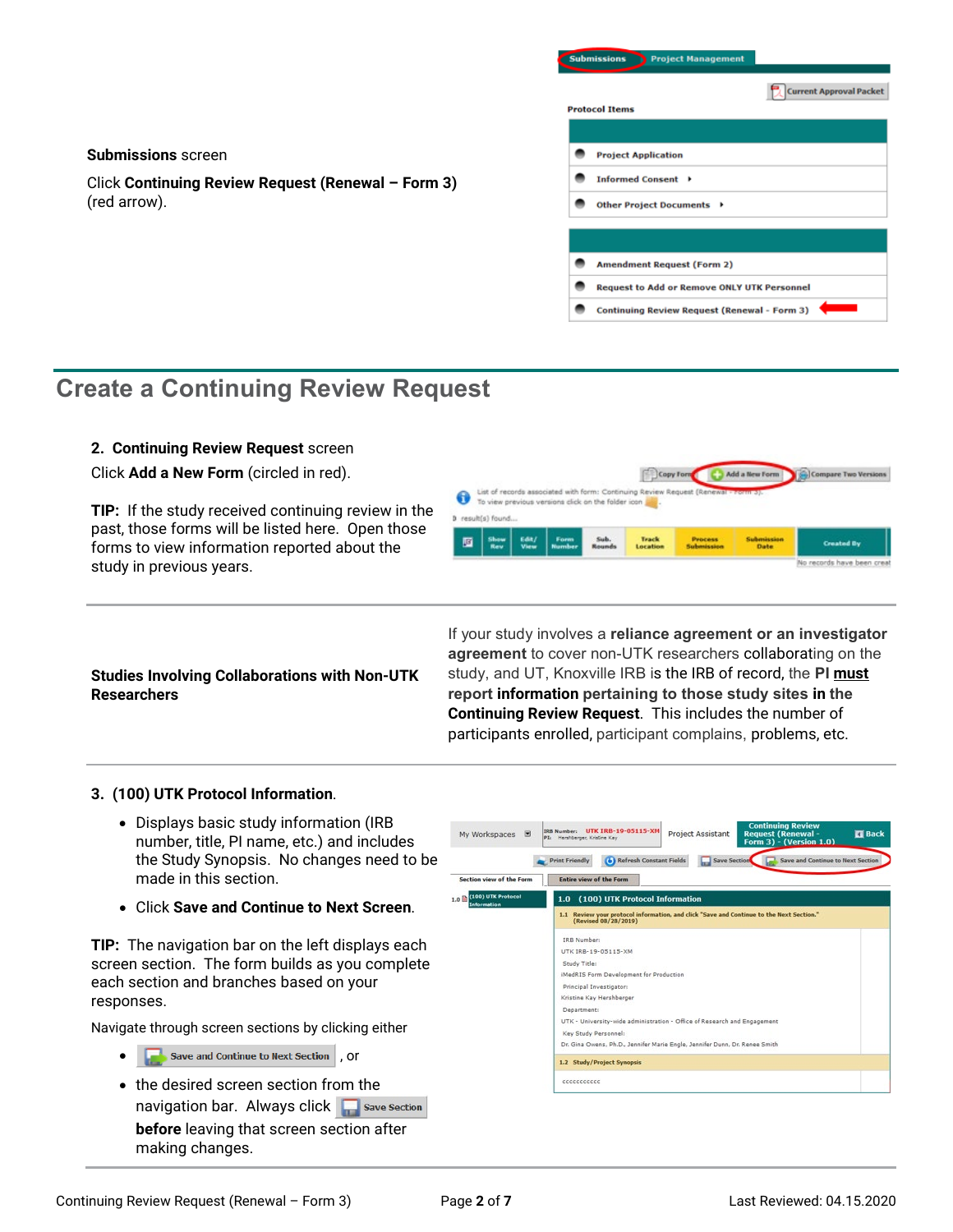#### **4.** (**200) Revisions Update**

- **Item 1**: Approval Information (read only).
- **Item 2**: Amendments
	- o A **Yes** response requires amendments approved during the last approval period be summarized.
- **Item 3**: Study status.
- **Item 4**: Past reviews
- Click **Save and Continue to Next Screen**.

**TIP:** View your previously submitted amendments by returning to the **Submissions** screen and clicking the amendment form.

| 2.1 Approval Information (Read Only):                                                                                                                                                                                                                                                                                                                                                                              |  |
|--------------------------------------------------------------------------------------------------------------------------------------------------------------------------------------------------------------------------------------------------------------------------------------------------------------------------------------------------------------------------------------------------------------------|--|
| Initial submission approval date:                                                                                                                                                                                                                                                                                                                                                                                  |  |
| 10/25/2016                                                                                                                                                                                                                                                                                                                                                                                                         |  |
| Rost Recent Continuing Review Approved:<br>(No date will appear in this section if this is the first renewal application submitted for this study via MedRIS.)                                                                                                                                                                                                                                                     |  |
| 2.2 Please review the table for Change Requests and Amendments.<br>To locate this table, mouse over the question mark icon in the right column and click on "Form 2: Change Requests and<br>Amendments".<br>* Have there been revisions to the research project since the most recent approval? (This means in the time period since the last<br>renewal, or since initial approval if this is your first renewal) |  |
| Yes. There have been revisions since the most recent approval.                                                                                                                                                                                                                                                                                                                                                     |  |
| No. There have been no revisions since the most recent approval.                                                                                                                                                                                                                                                                                                                                                   |  |
| 2.3 * What is the status of the study?                                                                                                                                                                                                                                                                                                                                                                             |  |
|                                                                                                                                                                                                                                                                                                                                                                                                                    |  |
| The study has not been initiated.                                                                                                                                                                                                                                                                                                                                                                                  |  |
| The study is open to active enrollment.                                                                                                                                                                                                                                                                                                                                                                            |  |
| The study is closed to enrollment; however, at least one participant is still receiving research interventions.                                                                                                                                                                                                                                                                                                    |  |
| The study is closed to enrollment and all participants have completed research interventions; however, at least one participant is still<br>in follow-up.                                                                                                                                                                                                                                                          |  |
| The study is closed to enrolment and all participants have completed research interventions and follow up. The remaining research<br>activities are limited to data analysis.                                                                                                                                                                                                                                      |  |
| Other status. Please explain study suspension or any other status that is not described above.                                                                                                                                                                                                                                                                                                                     |  |

#### **5. (300) Demographic Information**

- Answer **Items 1 – 4** number of participants enrolled in the study (see **Enrollment** definition below).
- **Item 3** Must include the following information:
	- o **A** Number of participants enrolled since the study's initial approval (when the study first began).
	- o **B** Number of participants enrolled since the last time the study was approved (i.e., last continuing review, or if a new study, the date of its initial approval).
- Click **Save and Continue to Next Screen**.

**Enrollment** occurs when an individual goes through the informed consent process and voluntarily agrees to participate in a research study.

\* Participants who do not provide complete data or withdraw before completing all study procedures **are still considered to be enrolled and count towards participant accrual**.

#### **(400) Demographic Table (Screening/Extension Phase)**

- Answer **Item 1** Participants who failed screening. If not applicable to your study, enter N/A into the **Comments** text box.
- Click **Save and Continue to Next Screen**.



- 4.0 (400) Demographic Table (Screening/Extension Phase)
- 4.1 Please complete a separate demographic table for subjects who failed screening and did not continue in the main portio<br>of the study, or subjects who completed the main portion of the study but did not participate in th

|       | <b>Activation Review</b> | Enrollment Since Most<br>Since Most<br>Recent<br>Since Comments |
|-------|--------------------------|-----------------------------------------------------------------|
| Total |                          | $N/\lambda$                                                     |
|       |                          | .ti                                                             |

#### **6.** (**1530) NIH/FDA Requirements**

**If subject to NIH requirements** (due to funding) **or FDA regulations**.

- Describe how your study complies with these requirements.
- Otherwise, enter **N/A**.
- Click **Save and Continue to Next Screen**.

| 4.0 | (1530) NIH/FDA Requirements                                                                                                                                          |  |  |  |  |
|-----|----------------------------------------------------------------------------------------------------------------------------------------------------------------------|--|--|--|--|
|     |                                                                                                                                                                      |  |  |  |  |
|     |                                                                                                                                                                      |  |  |  |  |
| 4.1 | * Provide an explanation of whether subject recruitment has complied with NIH and FDA requirements for the inclusion                                                 |  |  |  |  |
|     | of women, racial/ethnic minorities and children in research with human subjects. If you are not conducting an NIH or<br>FDA study, type "N/A" in the text box below. |  |  |  |  |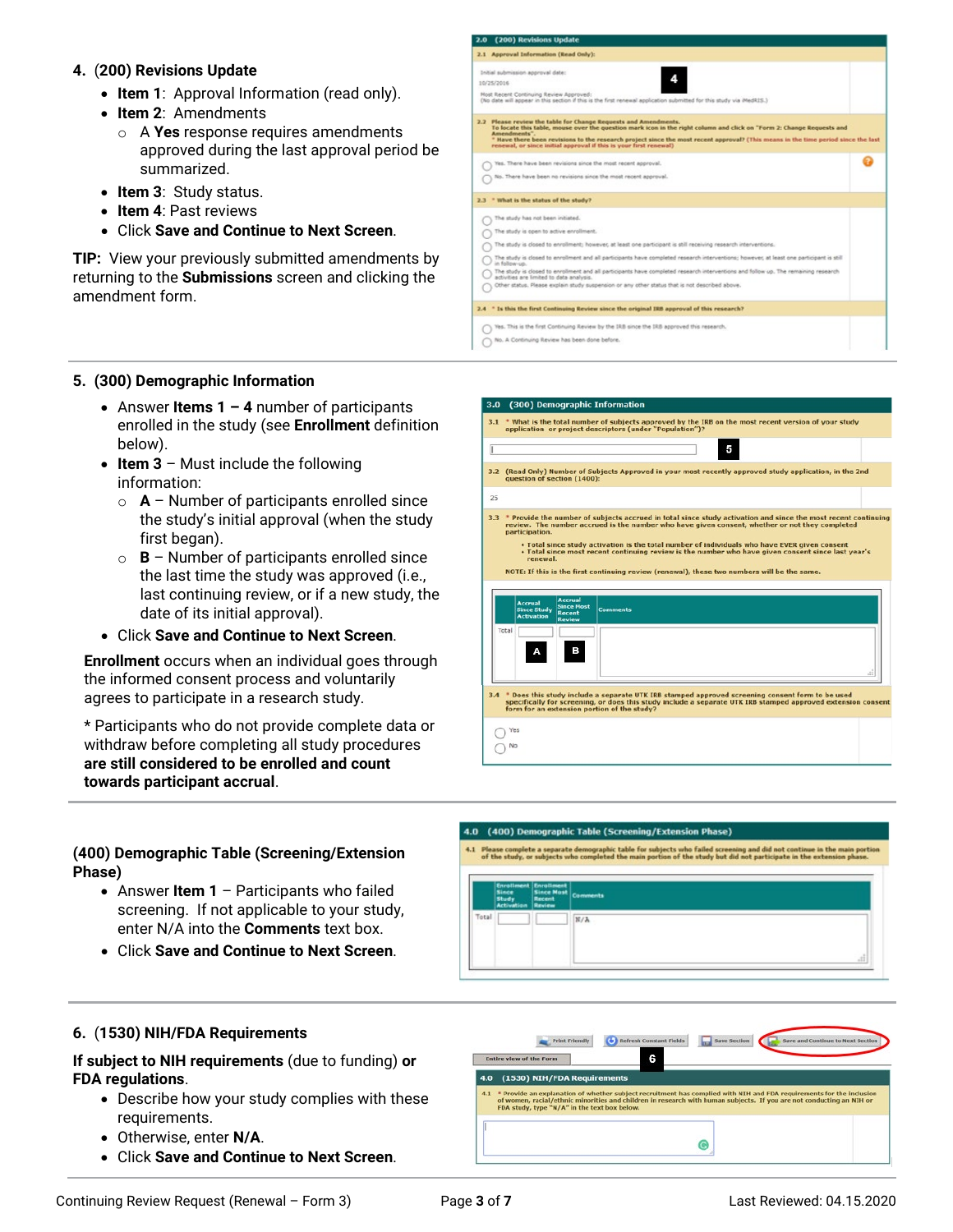### **7. (1535) Subject Complaints, Withdrawals, and Terminations**

- Answer **Items 1 4**.
- **Local site** refers to all studies approved by UT, Knoxville IRB. Any issues related to these studies should be reported in this Continuing Review Request.
- Click **Save and Continue to Next Screen**.

| 5.0     | (1535) Subject Complaints, Withdrawals, and Terminations                                                                                  |
|---------|-------------------------------------------------------------------------------------------------------------------------------------------|
| $5 - 1$ | * At your local site(s), since the last review, did any subjects express complaints about their participation in the<br>research project? |
|         | 1. No subjects have expressed complaints about their participation in the research.                                                       |
|         | 2. Yes, subjects have expressed complaints about their participation in the research.                                                     |
|         | 3. This question is not applicable to the research.                                                                                       |
|         | If you selected #2, please provide the number of subjects with complaints, and describe the nature of each subject's<br>complaint.        |
|         |                                                                                                                                           |
|         |                                                                                                                                           |
|         |                                                                                                                                           |

### **8. (1540) Reportable Adverse Event**

- Answer **Item 1**.
- Click **Save and Continue to Next Screen**.



- **9. (1560) Results (non multi-center studies)**
	- Answer **Item 1**.
	- Click **Save and Continue to Next Screen**.



#### **10. (1562) Additional Reports and Information**

- Answer **Item 1**.
- Click **Save and Continue to Next Screen**.

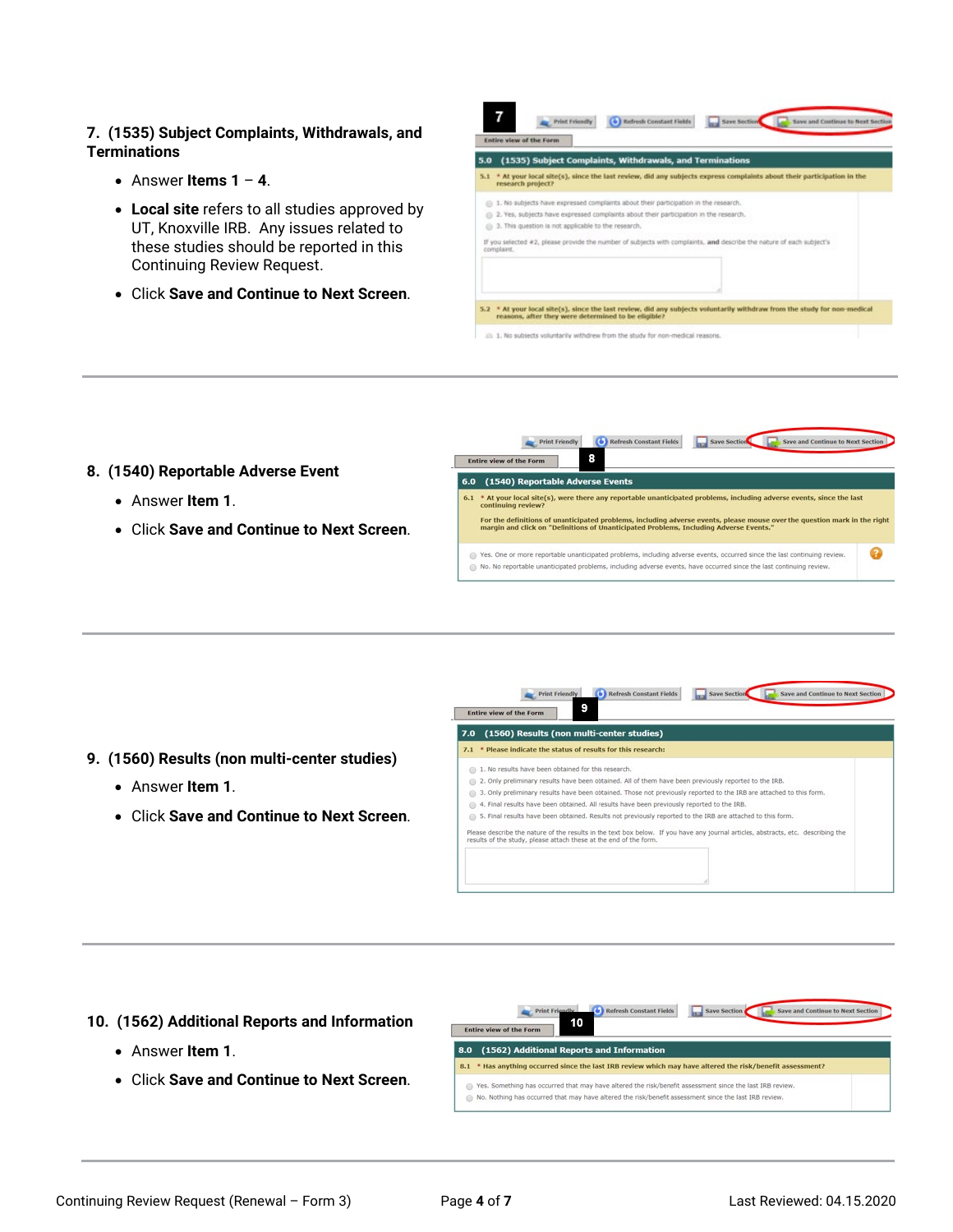- **11. (1565) Informed Consent Evaluation**
	- Answer **Items 1 – 5**.
	- Click **Save and Continue to Next Screen**.



- **12. (1570) Investigator/Institution Issues**
	- Answer **Items 1 – 3**.
	- Click **Save and Continue to Next Screen**.



- **13. (1580) Recommendations/Provisos**
	- **Item 1** No action is necessary.
	- Click **Save and Continue to Next Screen**.



#### **14. (1590) Attachments**

- Answer **Item 1**.
- Include all requested documents applicable to your study.
- If participants enrolled by **signing a consent form since the last time the study was approved** (i.e., the last continuing review, or its initial approval date), attach a Consent Audit. Follow the instructions on this screen.
- Failure to submit the required consent audit will result in the return of the submission without review and may result in expiration of the study's approval.
- Click **Save and Continue to Next Screen**.

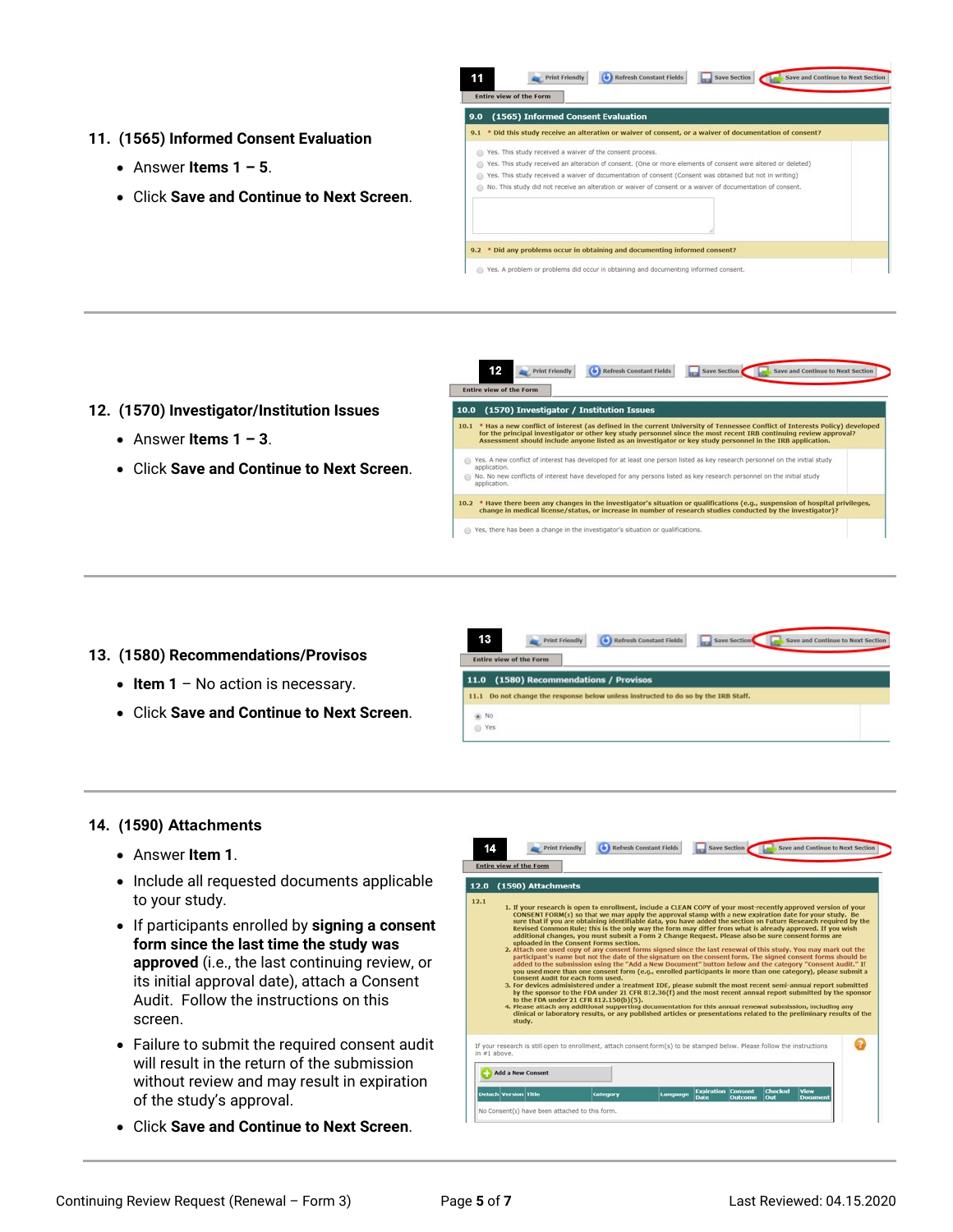#### **15. Form Completed** screen

- Either the PI **or** another investigator (co/sub or co-PI) must click **Signoff and Submit**.
- Then users are routed to the **Setup Signoff Submission Routing** screen.

**TIP:** If study personnel other than an investigator completes the form, only the **Exit Form** button appears. The PI then must open the form and click **Signoff and Submit**.

|    | Instruction of Form has Been Completed Screen |  |
|----|-----------------------------------------------|--|
| 15 |                                               |  |
|    |                                               |  |
|    | <b>Exit Form</b>                              |  |
|    | Signoff and Submit                            |  |
|    |                                               |  |
|    |                                               |  |

# **Required Routing and Submission Signoff**

## **16. Setup Signoff Submission Routing**

- Click **Yes** (red arrow).
- Click **Save and Continue** (circled in red).

#### **17. Select Key Personnel Routing and Signoff**

- Check the boxes (red arrow) for either the PI **or** another investigator (co/sub or co-PI).
- Click **Save and Continue**.

#### **18. Setup Signoff Submission Routing – Additional Personnel**

• No additional study personnel are required for continuing review submissions.

Click **Save and Continue** (circled in red).

| My Workspaces <b>■</b> | Project Assistant | <b>Setup Signoff Submission Routing</b> |             |                   |
|------------------------|-------------------|-----------------------------------------|-------------|-------------------|
|                        |                   | Return to Previous Screen               | Add signoff | Save and Continue |

e Return to Pr

| Select the additional personnel required for routing and signoff                    |                                                                                              |
|-------------------------------------------------------------------------------------|----------------------------------------------------------------------------------------------|
| heck the boxes next to the names of the personnel required for routing and signoff. |                                                                                              |
| in Order Approved Name/Role                                                         | Screen Instructions:<br>This screen enables the selection<br>of personnel required to review |
| No additional personnel have been selected for signoff.                             | this form and the routing order                                                              |

### **19. Routing Confirmation**

If all required individuals are listed:

- Click **Yes** in far right column (green arrow).
- Click **Save and Continue**.

**TIP**: Failure to obtain the required signoffs will result in the submission being returned to the PI without review.



| YES - Click YES to select additional personnel for routing.         |  |
|---------------------------------------------------------------------|--|
| NO - Click NO to bypass selecting additional personnel for routing. |  |
|                                                                     |  |

My Worksnanes **B** Protect Assistant

My Workspaces E Project Assistant Setup

Does this submission require additional routing for approval?